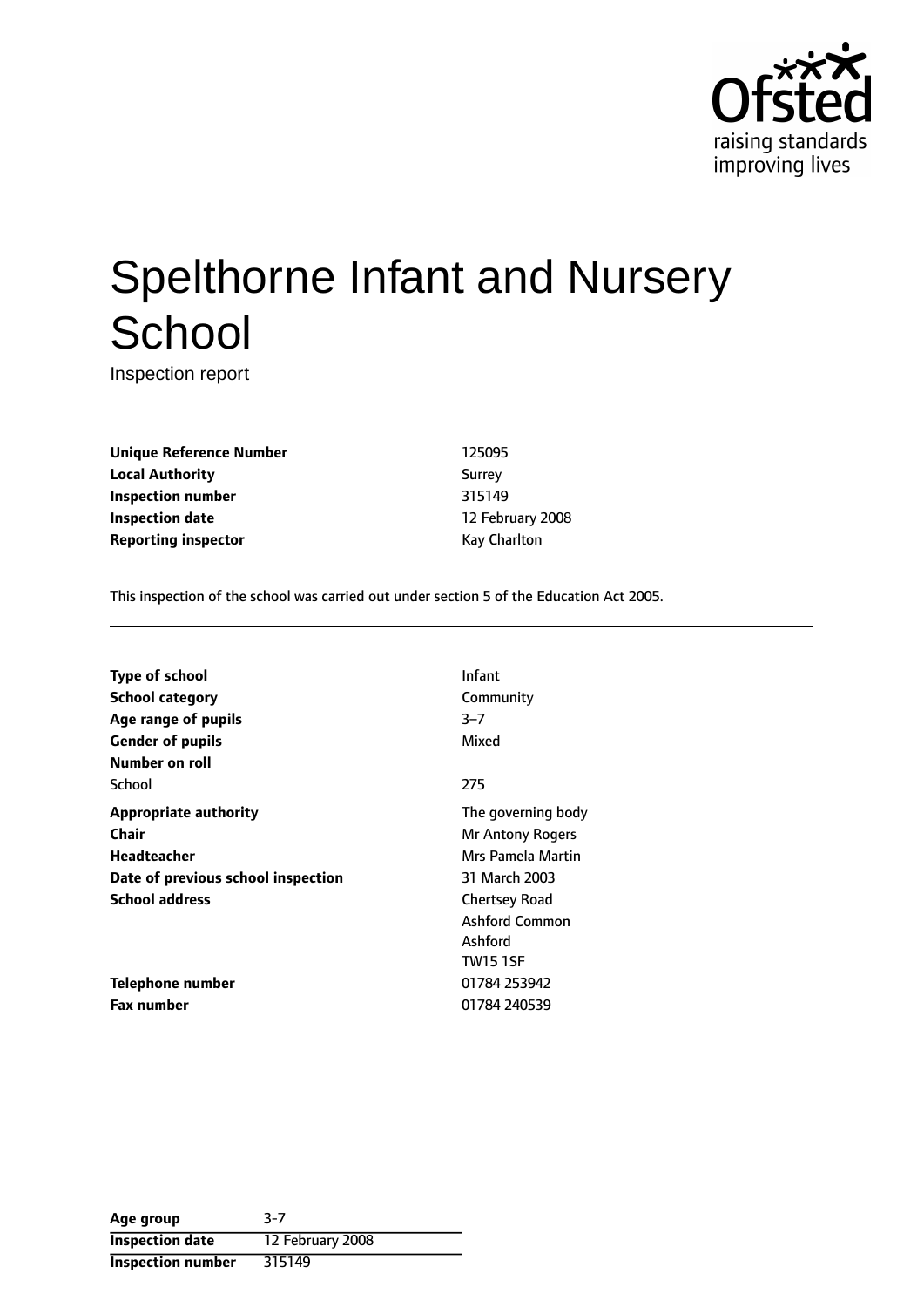.

© Crown copyright 2008

#### Website: www.ofsted.gov.uk

This document may be reproduced in whole or in part for non-commercial educational purposes, provided that the information quoted is reproduced without adaptation and the source and date of publication are stated.

Further copies of this report are obtainable from the school. Under the Education Act 2005, the school must provide a copy of this report free of charge to certain categories of people. A charge not exceeding the full cost of reproduction may be made for any other copies supplied.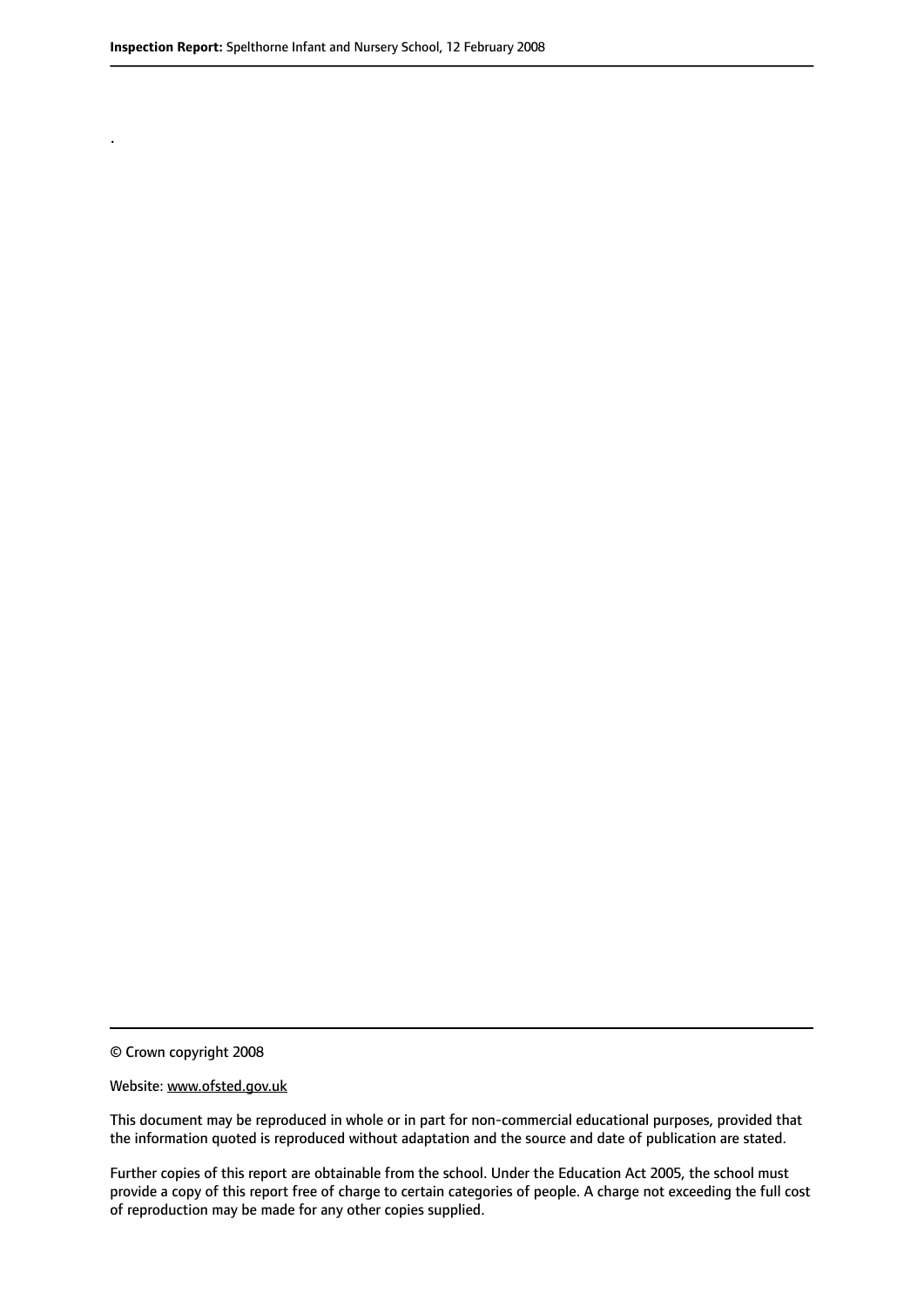## **Introduction**

The inspection was carried out by an Additional Inspector. The Inspector evaluated the overall effectiveness of the school and investigated the following issues, achievement and standards, teaching and learning, leadership and management, care, guidance and support and personal development and well-being, gathering evidence from lesson observations, scrutiny of pupils' work and documents. Parents' questionnaires and discussions with pupils, governors and staff also contributed to the judgements. Other aspects of the school's work were not investigated in detail, but the inspector found no evidence to suggest that the school's own assessments, as given in its self- evaluation, were not justified, and these have been included where appropriate in this report.

### **Description of the school**

Spelthorne School caters for pupils aged three to seven. It has a Nursery with 81 children on roll who attend on a part-time basis. There is also a centre for ten pupils with speech and language impairment who work in the mainstream classes for part of each day. Pupils come from a very wide range of socio-economic backgrounds and a high percentage have special educational needs with a significant number of statements. Pupils are mainly of White British origin and very few speak English as an additional language. A Foundation Stage unit was created in September 2007 as a result of bringing the Nursery and Reception classes together. Building work has just started so that the school, along with two other local schools, will form a Children's Centre for the area.

#### **Key for inspection grades**

| Outstanding  |
|--------------|
| Good         |
| Satisfactory |
| Inadequate   |
|              |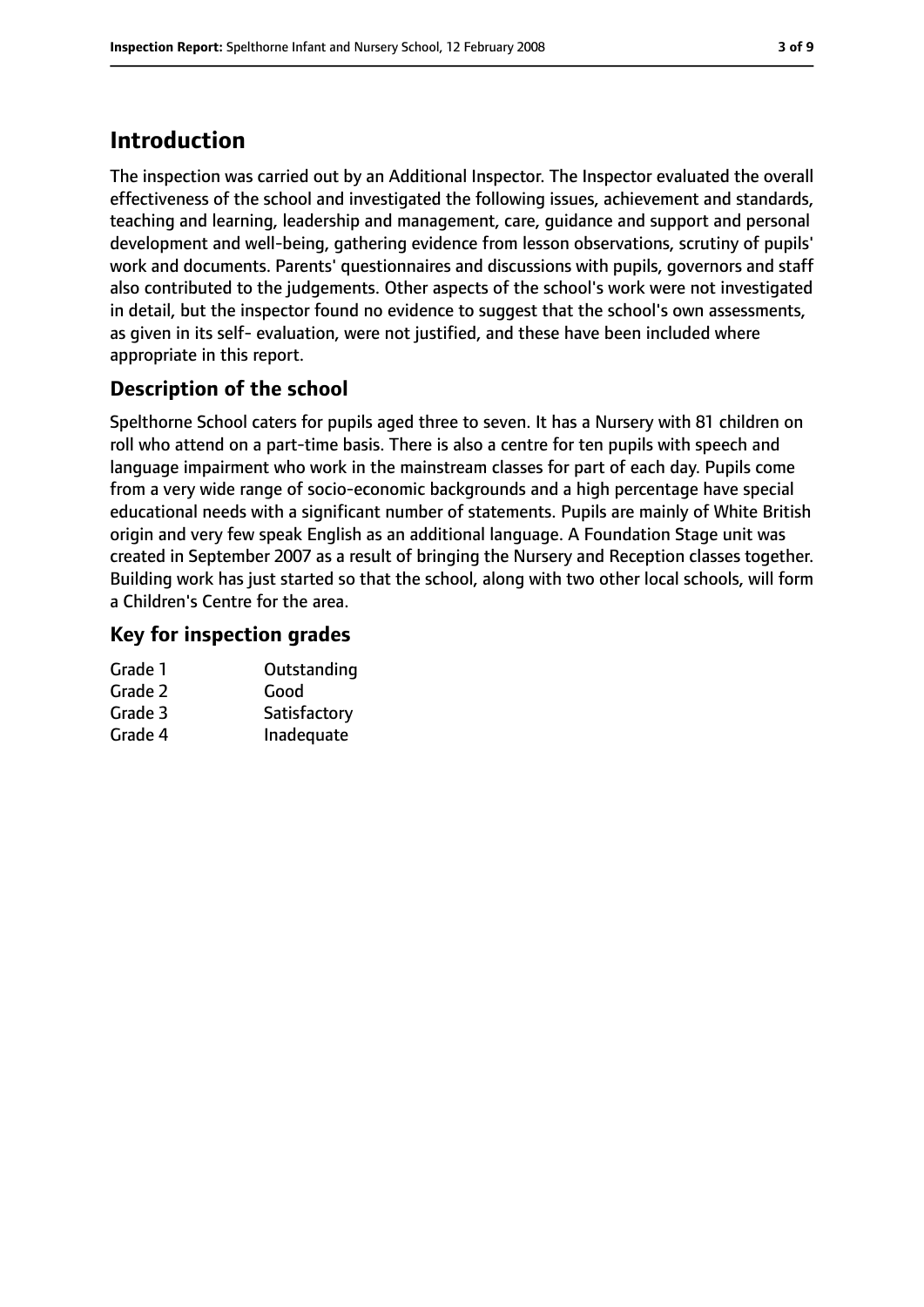#### **Overall effectiveness of the school**

#### **Grade: 2**

Spelthorne is a good school with outstanding features, notably in the care, guidance and support pupils receive and in aspects of their personal development. The staff are highly successful in raising pupils' confidence and self-esteem and in helping them to achieve well. Strong links are forged with parents, a range of professionals and nearby businesses, and all of these play an important role in supporting pupils' achievements and in taking the school forward. Almost all parents praise the school and make comments such as, 'I have always been happy with everything about our school'. Pupils are also proud of Spelthorne and are very appreciative of all the extra activities they are offered.

The school's good provision ensures that pupils of different backgrounds and abilities, including those from the centre, achieve well. As a result of good teaching and learning, pupils make good progress from a below average starting point on entry. By the end of Year 2, standards are in line with those expected and pupils are well prepared for the next stage of their education. Staff are enthusiastic, they plan carefully as a team with the support staff and make learning fun. The school has particular strengths in the teaching of speaking and listening and this benefits all pupils, including those from the centre. Throughout the school, staff use assessment very effectively to gauge pupils' understanding and make sure they know exactly what they need to do to achieve the next step in their learning. Generally, staff maintain a very good balance of teaching and learning approaches. This was seen in a Key Stage 1 literacy lesson where the teacher made particularly good use of the pupils' own ideas to extend the learning of all. However, this good practice is not consistent across the school and there are times, particularly in the Foundation Stage, where staff do not fully challenge all pupils.

All staff firmly believe that each pupil should be treated as an individual and this underpins pupils' personal development which is good with a number of outstanding features. Pupils respond exceptionally well to the school's clear values and their behaviour is exemplary. They are encouraged to explore their feelings. Their responses to issues raised, for example about friendship, are impressive. In assemblies all show a high degree of reverence for times of prayer and reflection. Overall, their spiritual, moral, social and cultural development is excellent. Pupils make significant gains in developing their social skills with a particularly good start being made in the Nursery. Pupils of all ages thoroughly enjoy school, have extremely positive attitudes and a noticeable feature is the pupils' sense of belonging and loyalty to the school. There are good systems in place to improve attendance and there is virtually no unauthorised absence. Pupils are aware that their views count and that staff will listen to them. They say that, 'We can talk to teachers if we have a problem'. Pupils develop an excellent understanding of the need for a healthy lifestyle and appreciate the importance of being safety conscious. They take on responsibilities well and make a good contribution to both the school and the wider community, for example through the work of the school council.

Throughout the school, the curriculum is flexible to ensure that extra support is available to individual pupils as needed. It caters especially well for those who have special educational needs or who speak English as an additional language. Many visits and special events are undertaken. Along with the theme weeks, such as the recent one about 'The Circus', these increase pupils' motivation to learn. Well focussed plans are in place to ensure a fully consistent approach to planning the provision in the newly formed Foundation Stage unit.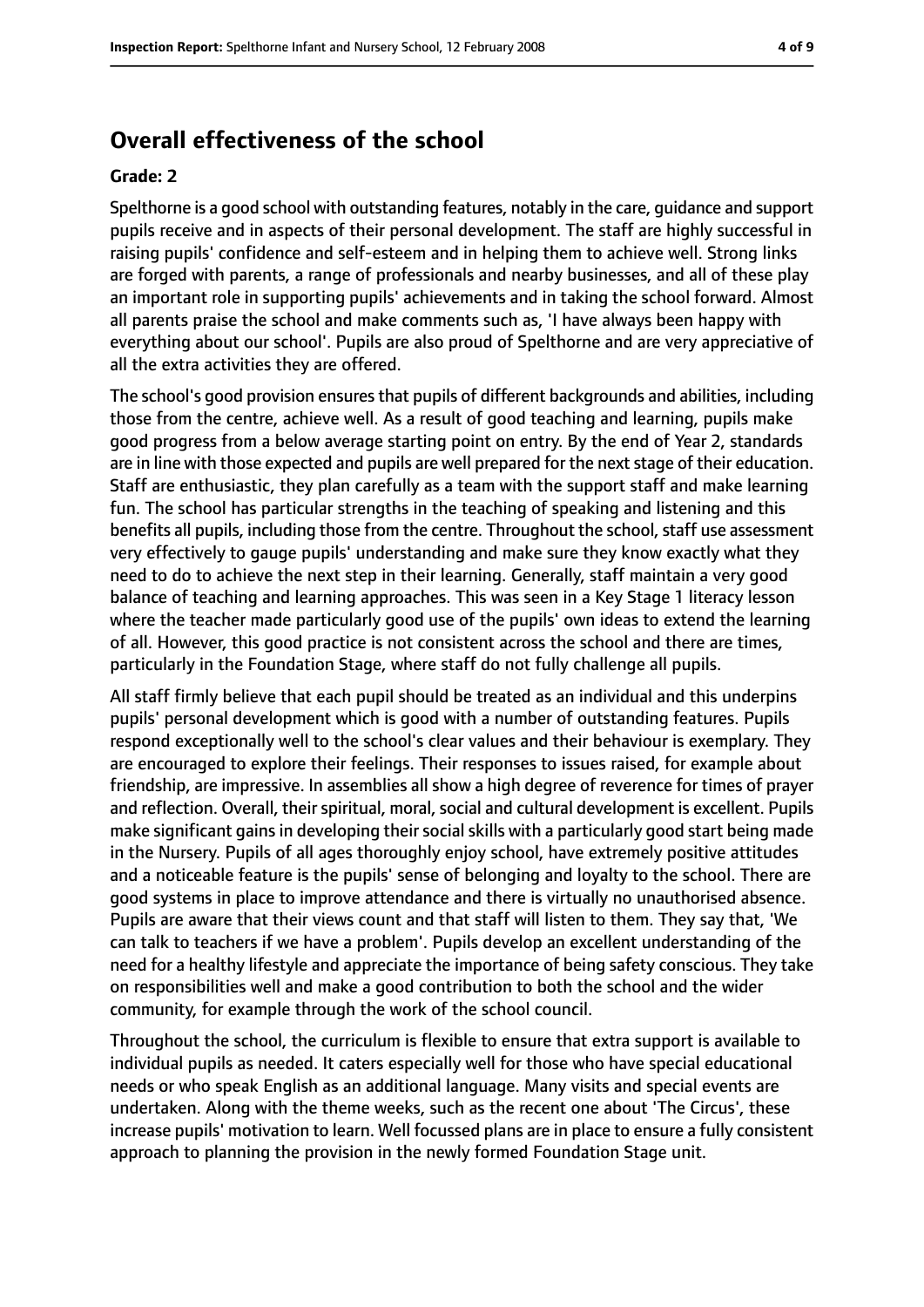Staff say that 'the pupils come first' and the care, guidance and support given are outstanding. The impressive rapport established between pupils and staff and the respect shown to each pupil is the basis of the school's success. Pupils say that they feel 'happy and safe'. Both their personal and academic progress are monitored very systematically and clear improvement targets are set. These play a crucial part in helping pupils to achieve well and have been instrumental in ensuring that there has been good improvement in pupils' achievements since the last inspection. The school is very effective in involving parents as partners to support their child's learning. Staff in the centre give excellent guidance to parents to ensure their children make good progress.

Leaders at all levels, including the governing body, are continually looking for ways to improve the school even further. The headteacher is determined that every pupil should have the chance to achieve of their best. She has an open management style that cultivates teamwork and ensures that every adult in the school recognises that they have a vital part to play in developing pupils' learning. The staff team rises to this expectation and each member shoulders their responsibilities in a very positive way. Coordinators are developing their skills well so that they are making an increasingly active contribution to whole school reviews. Governors are effective in both supporting and challenging the school in its drive for improvement. Overall, the school's self-evaluation procedures are accurate and robust and ensure that staff are clear about what needs to be done for the school to improve. The school has rightly highlighted aspects of the newly established Foundation Stage as a key area in need of development. Staff are approaching this development very enthusiastically and improvements are already evident. The school is well placed to improve in future.

#### **Effectiveness of the Foundation Stage**

#### **Grade: 2**

The Foundation Stage is good overall. An especially important contribution is made by the work of the Nursery where staff are very experienced in working with children of this age and give very good support to their personal development. As a result, children quickly adapt to working and playing with others and make significant gains in developing their social skills. Staff use a wide range of approaches to ensure that children of all abilities achieve their best. In the Reception classes, staff build well on these early foundations and by the time children start in the main school, many attain levels which are on a par with those expected for their age in all six areas of learning. Occasionally, however, they miss opportunities to extend and challenge children's learning through activities that the children initiate for themselves, for example in role play. The Foundation Stage coordinator is working well with senior staff to ensure that the curriculum is developed further so that it is consistent across the key stage and makes best use of the extensive outdoor provision.

#### **What the school should do to improve further**

- Ensure that all teaching, particularly in the Foundation Stage, fully challenges all pupils.
- Implement the planned improvements to the Foundation Stage curriculum.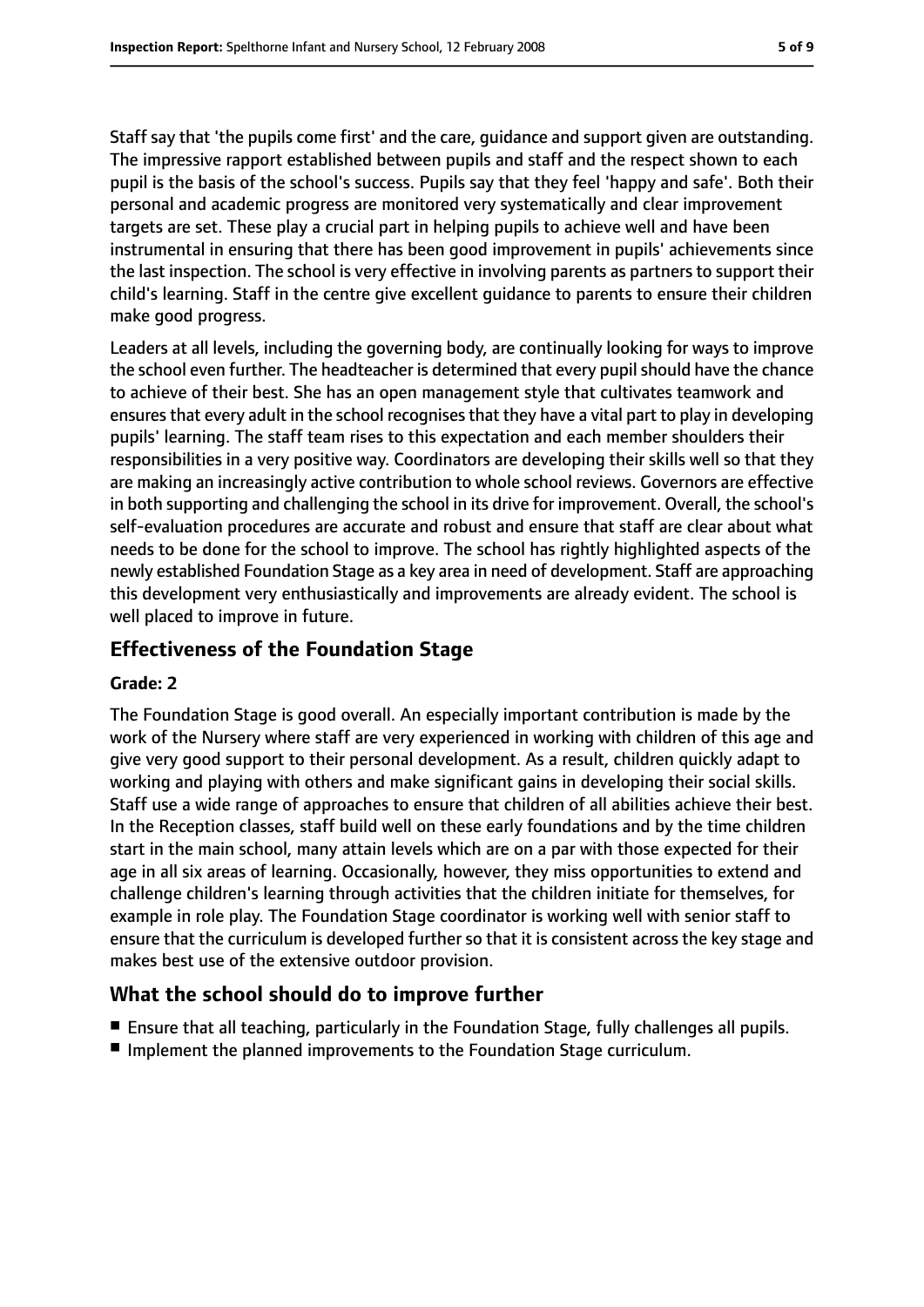**Any complaints about the inspection or the report should be made following the procedures set out in the guidance 'Complaints about school inspection', which is available from Ofsted's website: www.ofsted.gov.uk.**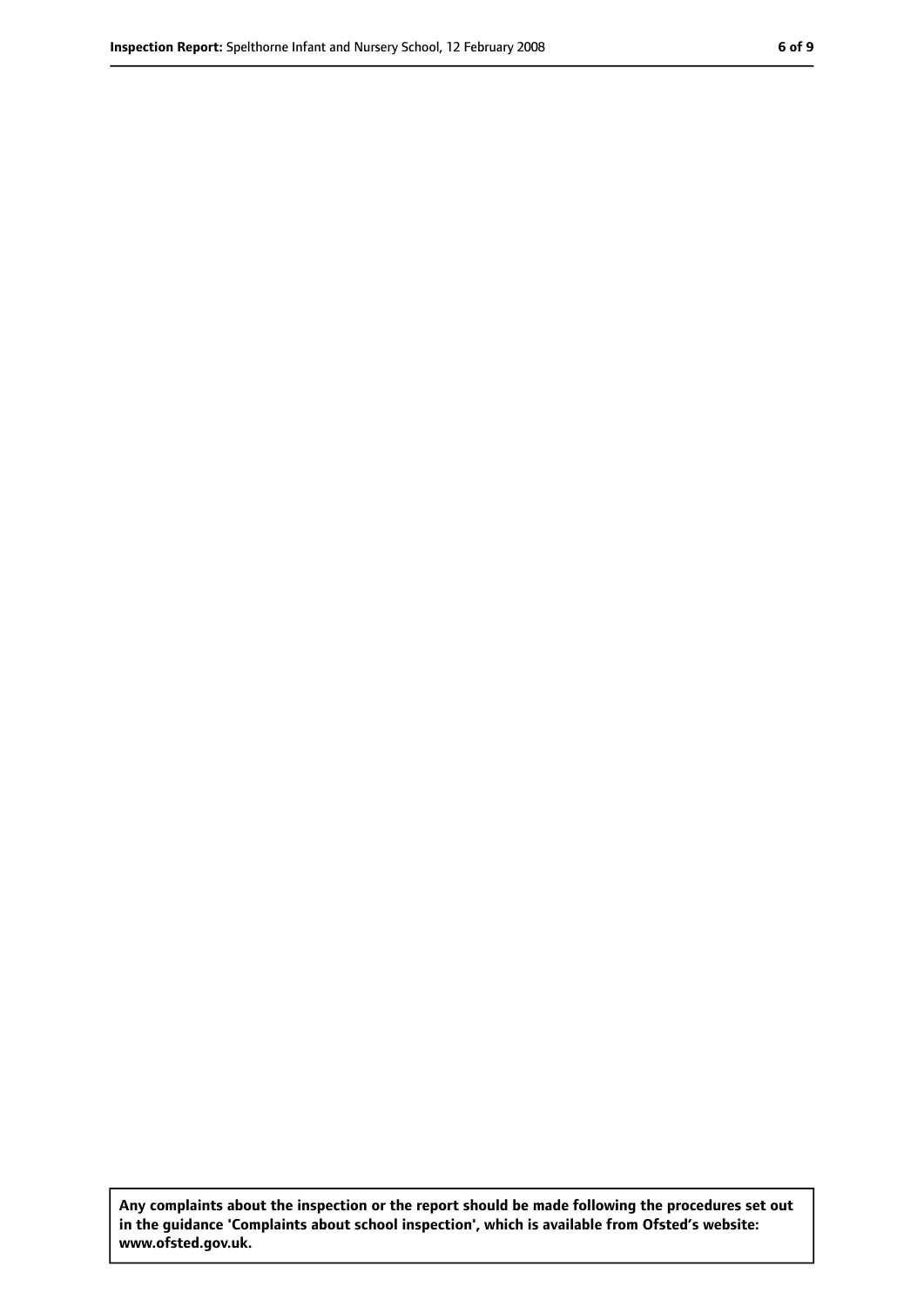## **Inspection judgements**

| $^{\backprime}$ Key to judgements: grade 1 is outstanding, grade 2 good, grade 3 satisfactory, and | <b>School</b>  |
|----------------------------------------------------------------------------------------------------|----------------|
| arade 4 inadeguate                                                                                 | <b>Overall</b> |

#### **Overall effectiveness**

| How effective, efficient and inclusive is the provision of education, integrated<br>care and any extended services in meeting the needs of learners? |     |
|------------------------------------------------------------------------------------------------------------------------------------------------------|-----|
| Effective steps have been taken to promote improvement since the last<br>inspection                                                                  | Yes |
| How well does the school work in partnership with others to promote learners'<br>well-being?                                                         |     |
| The effectiveness of the Foundation Stage                                                                                                            |     |
| The capacity to make any necessary improvements                                                                                                      |     |

#### **Achievement and standards**

| How well do learners achieve?                                                                               |  |
|-------------------------------------------------------------------------------------------------------------|--|
| The standards <sup>1</sup> reached by learners                                                              |  |
| How well learners make progress, taking account of any significant variations between<br>groups of learners |  |
| How well learners with learning difficulties and disabilities make progress                                 |  |

#### **Personal development and well-being**

| How good is the overall personal development and well-being of the<br>learners?                                  |  |
|------------------------------------------------------------------------------------------------------------------|--|
| The extent of learners' spiritual, moral, social and cultural development                                        |  |
| The extent to which learners adopt healthy lifestyles                                                            |  |
| The extent to which learners adopt safe practices                                                                |  |
| How well learners enjoy their education                                                                          |  |
| The attendance of learners                                                                                       |  |
| The behaviour of learners                                                                                        |  |
| The extent to which learners make a positive contribution to the community                                       |  |
| How well learners develop workplace and other skills that will contribute to<br>their future economic well-being |  |

#### **The quality of provision**

| How effective are teaching and learning in meeting the full range of the<br>learners' needs?          |  |
|-------------------------------------------------------------------------------------------------------|--|
| How well do the curriculum and other activities meet the range of needs<br>and interests of learners? |  |
| How well are learners cared for, quided and supported?                                                |  |

 $^1$  Grade 1 - Exceptionally and consistently high; Grade 2 - Generally above average with none significantly below average; Grade 3 - Broadly average to below average; Grade 4 - Exceptionally low.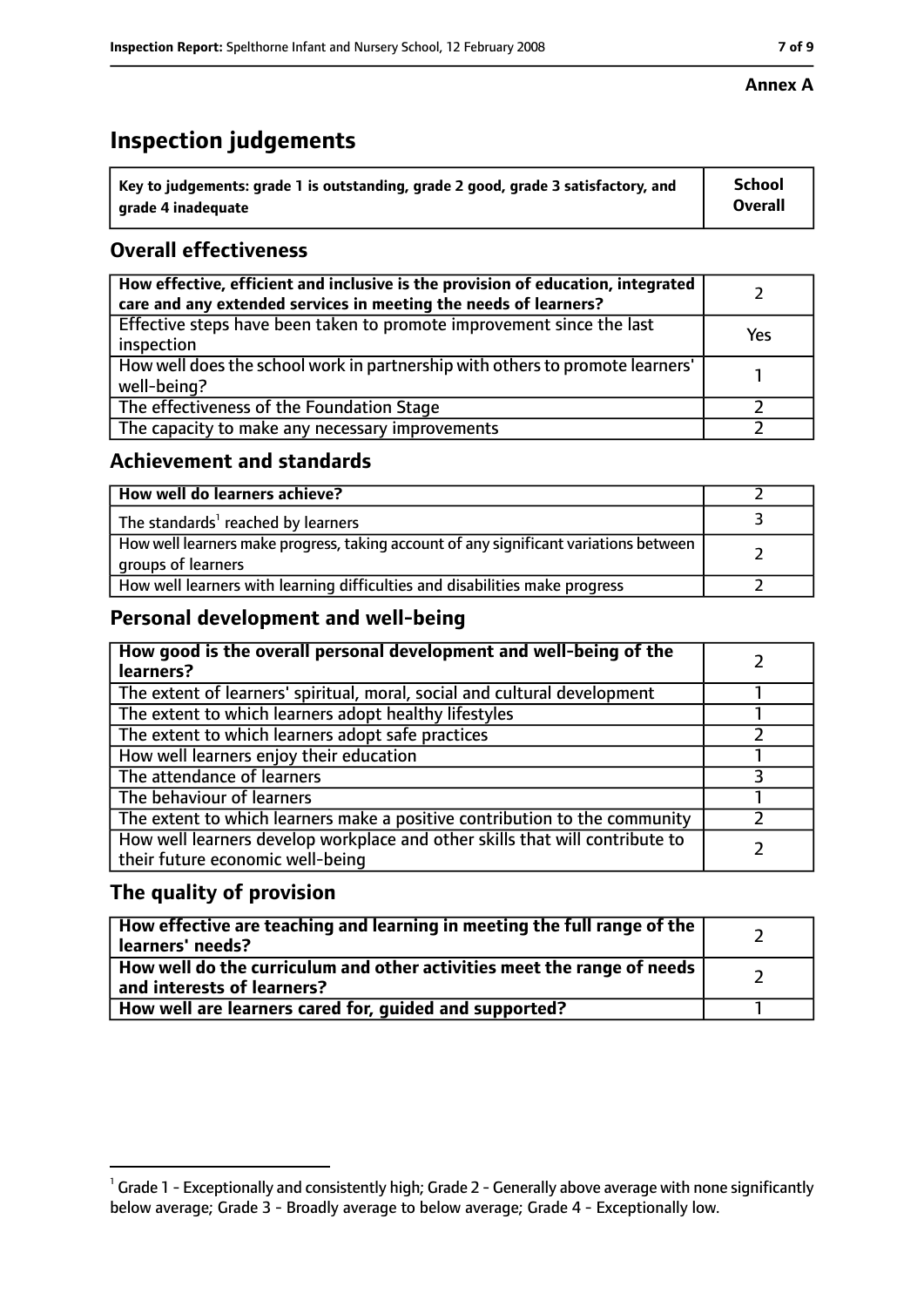# **Leadership and management**

| How effective are leadership and management in raising achievement              |     |
|---------------------------------------------------------------------------------|-----|
| and supporting all learners?                                                    |     |
| How effectively leaders and managers at all levels set clear direction leading  |     |
| to improvement and promote high quality of care and education                   |     |
| How effectively leaders and managers use challenging targets to raise standards |     |
| The effectiveness of the school's self-evaluation                               |     |
| How well equality of opportunity is promoted and discrimination tackled so      |     |
| that all learners achieve as well as they can                                   |     |
| How effectively and efficiently resources, including staff, are deployed to     | 7   |
| achieve value for money                                                         |     |
| The extent to which governors and other supervisory boards discharge their      |     |
| responsibilities                                                                |     |
| Do procedures for safequarding learners meet current government                 | Yes |
| requirements?                                                                   |     |
| Does this school require special measures?                                      | No  |
| Does this school require a notice to improve?                                   | No  |